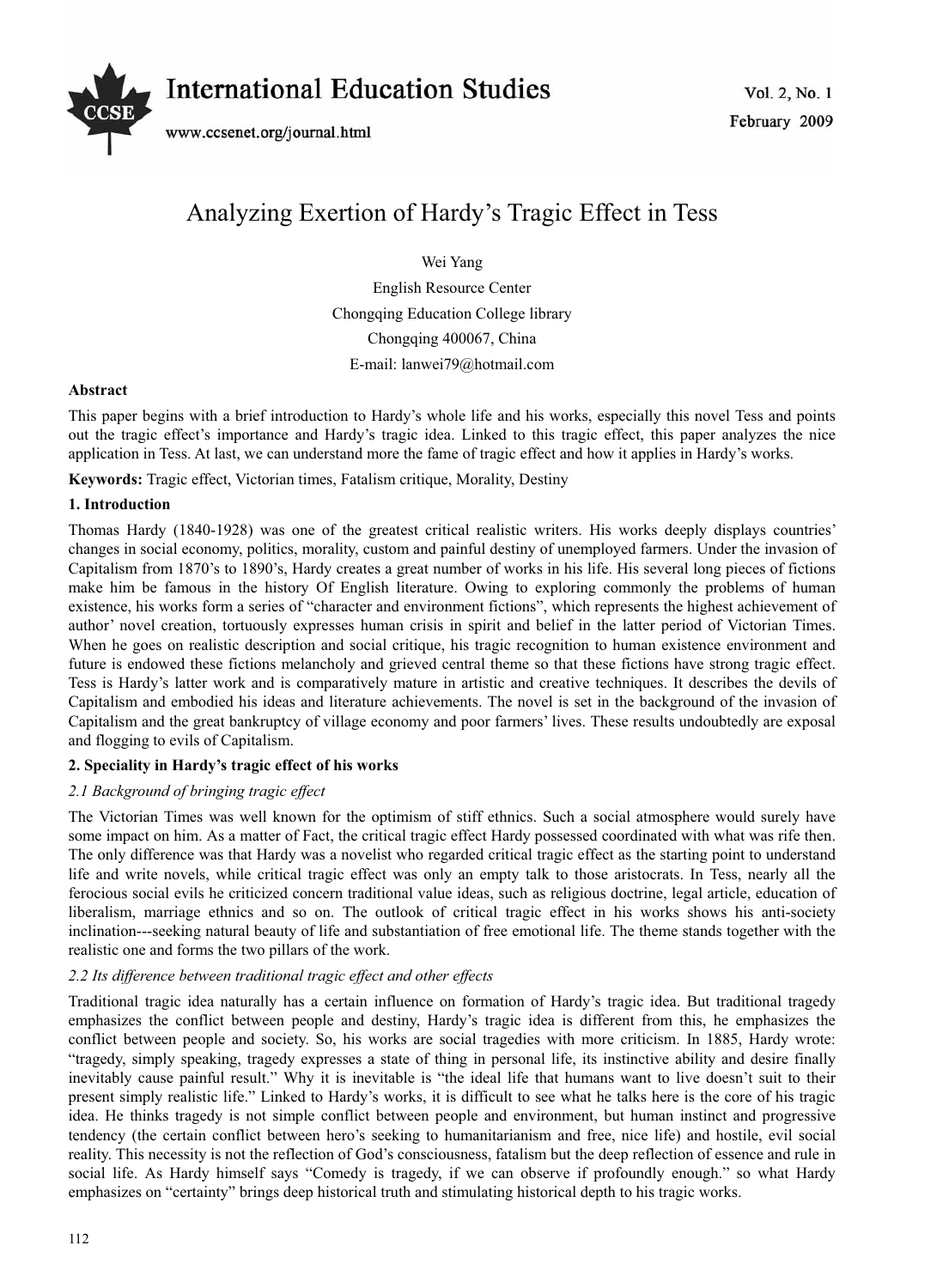# *2.3 Far-reaching social influences*

Tess's tragedy is not an occasional tragedy in personal life, but a deep social tragedy that is excellent people's common tragedy among common laborers in Capitalistic society. Here, it is so happy that we see the fighting and progressive spirit of laborers change their own social positions and old world. Hardy also thinks the nice nature of human beings disappears on Capitalistic classes, but only exists on common laborers, especially people who live in remote villages which are away from Capitalistic civilization, they meanwhile have "instinctive sense of justice and faith of fairness," only their hope and seeking can represent the common requirements of human development and progress. Here, though Hardy's conclusion is non-historial, abstract, super-class, but saying the times Hardy is in, it is so right that he sees humanitarianism does not suit anti-humanitarianism, they can shake the optimism of Capitalism. So it is very natural that Hardy's tragic novels arouse the strong shaking and fear of ruling classes in Capitalism. Here, we have to admire valuable honesty and bravery as a Capitalistic humanitarianistic author.

## **3. Tragic expressions in Tess**

#### *3.1 The whole structure of tragic effect*

Critical tragedy has, in its turn, tended to align itself with these three modes in emphasis on one or the other: on the analysis of archetypes, on characterization and dramatic probability, or on the novelist's social vision. Partisanship, one notes, has not been unknown. Let us try some other formulations of the nature of tragedy, particularly as they might apply to Tess of the D'Urbervilless. Hardy's own definition seems worth consideration-"the WORTHY encompassed by the INEVITABLE." Too brief though this is, it is not difficult to see how this might be applied to both Greek and Elizabethan tragedy. To expand somewhat, from other ideas Hardy often expressed and sometimes implied by his practice, the worthy are those of high moral stature. "The inevitable is the nature of the universal," according to Marcus Aurelius'phrase that Hardy quotes frequently with approval. Until about 1895, he did develop his conception of the Immanent Will that is unconscious but may become conscious through its infection by the consciousness of good men, nor did he give it definitive expression until THE DYNASTS in the early years of our century. Until he was forty-five, Hardy believed that the Inevitable was a combination of natural law as Darwin formulated it, the occurrence of coincidence or not, and the inevitable presence of flaws in man's character, Tess's sexuality-that was controlled except when she was tired. Though these elements were never fitted together with absolute cohesion in any of the novels (particularly since Hardy inconsistently added to these the belief that man, conditioned by nature and in turn conditioning society, could alter society towards the better), and though Hardy never regarded himself as a systematic philosopher and was always somewhat the agnostic who framed "weak phantasies" out of the finally incomprehensible nature of reality, they form an adequate basis for tragedy if one does not assume with Mr. Paterson that tragedy must "justify the ways of God to man."

# *3.2 Description of mood*

Tess is sometimes sentimental and I doubt that Henry James would have ended with "the president of the immortals had finished his sport with Tess," an interpolation which, like many others Hardy made, is an aesthetic flaw. (Yet somehow, since it was written into the novel and all of us have sometimes felt just as unreasonably bitter, I like even this with the unobjective part of me.) Father Time travesties the bitter view Hardy often felt and spoils (for a while) the tragic vision the novel as a whole expresses (as little Nells spoil Dickens'novels, a pile-up of sensational incidents the work of Wilkie Collins, and sentimental moralizing a lot of Thackeray's good fiction). The aesthetic manner of this novel admirably enabled Hardy to express his intellectual conception of life, from its outer show of events to the most primal discord of its nature, and even to the necessary tragic resolution of the discord. But it withheld him from adding to his formation of life and the gloss of his own opinion of the tragedy. "That tragedy is not an accidental accompaniment of life, but essential to its nature, this manner of art can be brought, without any violence, to assert, but it is very difficult for it to assert either that the tragedy is a fine, heartening business or, on the contrary ,pitiable and unjust. So a change of aesthetic habit becomes necessary, and Tess is wtitten in a form which the artist's conscience easily allows to control an emotional as well as an intellectual judgment of life. Instead of being constructed round a progressive harmony of several individual themes, the form of these two novels [termed "epic" as a convenient label] develop a single theme, the life-history of one person, and send this uninterruptedly forward. This is obviously the case in Tess." (HILLIS MILLER, 1970)

# *3.3 Admiration of Hardy to Tess*

Tess is Hardy's heroine, this novel,indeed, strikingly similar as regards Hardy's conception of the characters and themes in general and the female protagonists in particular. Like Eustacia, Tess is firmly linked to a pre-christian world. Not only does Angel Clare imagine her "a frush and virginal faughter of nature" but he also puts Tess in a again environment by calling her "Artemis, Bemeter and other fanciful names" and by discussing with her "pastoral life in Ancient Greece" and at the end of the novel Tess identifies the setting of the final scene, stonehenge, as "The heathen temple". Then, as she realizes how appropriate the place is for the staging of the closing scene of the drama, she tells ANGEL "you used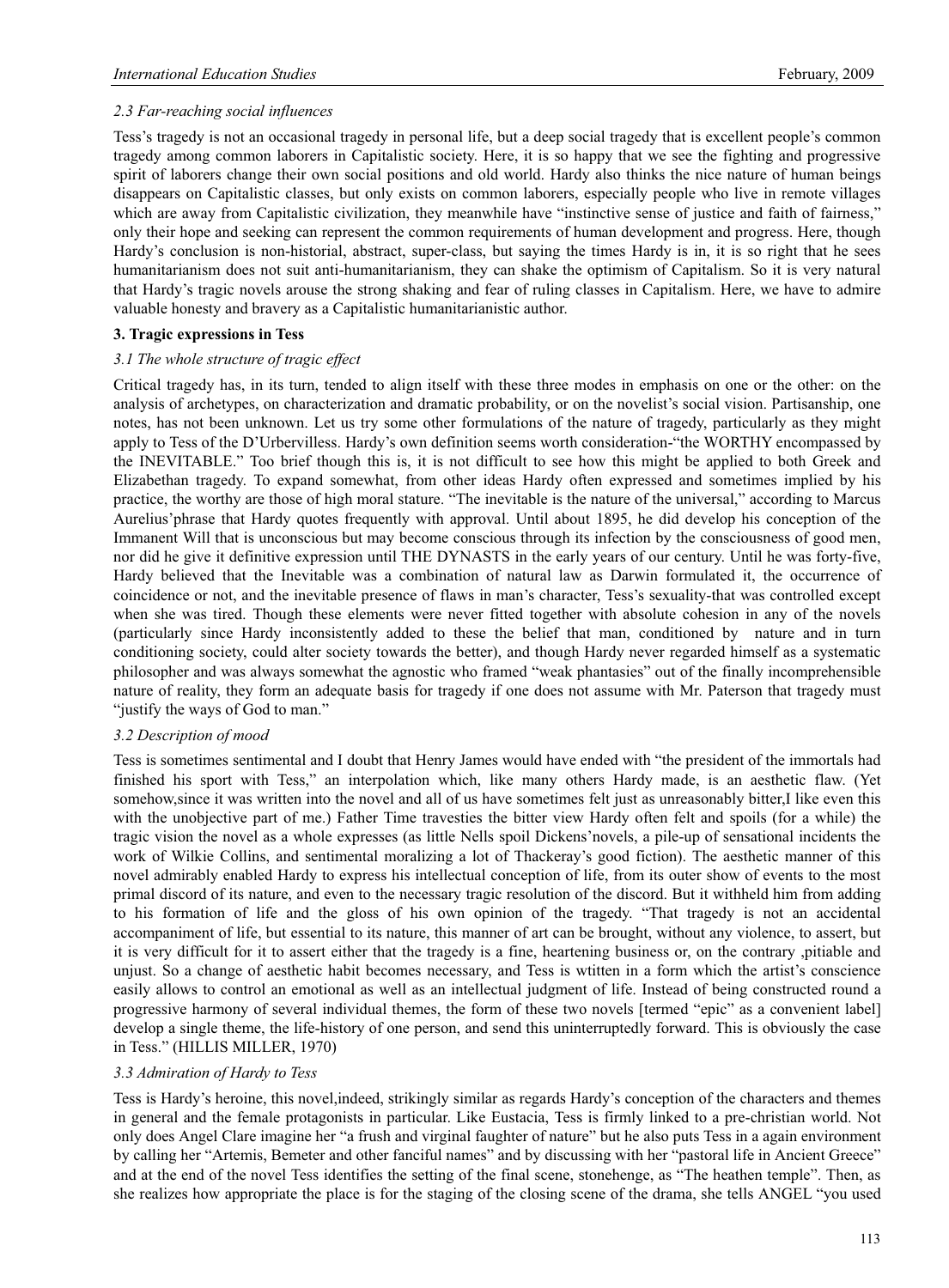to say at Talbothays that I was a heathen. So now I am at home". Hardy's sympathy for Tess has not been seriously questioned and it seems reasonable to assume that Eustacia is an early version of the child of nature image that was to be her emotions she simply listens to the same voice of nature.

#### *3.4 Reflecting woman's charming of Tess*

Tess is a concentrating study of a woman who battles to be recognized as a person in her own right, but who never gets the chance to realize her womanhood. Considered inferior as a woman and as a peasant, her self-esteem is constantly eroded by a society which brands her as socially, economically, and morally unacceptable. The hunting predatory men like Alec and others, the scorn of the morally-righteous like Angel, the victim of family loyalty, it is no wonder that to toward the end she looks like a woman out of whose body all the blood has run. The black flag which goes up on the prison roof as signal that her execution for murder over becomes a symbol of a blinted life. The most poignant thing about Tess, though, is not her death but her loneliness in life. The special loneliness which comes from inside is not being known by others. The novel is a high point of maturity in Hardy's fiction. He deals with poverty and the woman, the double standard of morality, the role of passivity forced upon women, and how woman's chances for happiness are eventually blighted. "To examine Tess in any detail is to be made more than usually aware of two things – the varying levels of imaginative intensity which it contains, and the way in which these levels disappear to leave the reader with a dominant impression of unity. There is the art of the ballad writer, the beautiful village maid, sefuced in the green wood, who rallies to find her true lover, only to be rejected by him when he discovers her act and brought to a tragic end. There is the art of the writer who feels that such a world is dying in the shadows of the new industrial the writer who reflects philosophically on these things."(IANGREGOR, 1962) Nevertheless, the total impression that Tess leaves on the reader is undeniably one of unity and we must start by asking how that is done, before going on to isolate the various elements that make it up. The first thing to be noted is the extraordinary vividness and imaginative density with which Tess herself is presented. Tess is continually before the reader as a living presence. She is the heart of the novel, giving it all the life it has, and that life remains a personal Life, it does not transform itself into symbolic terms so that she becomes the agricultural community in its moment of ruin. If an enlargement of the Character takes place, it is to increase the force of the character, not to point out its significance. Tess felt akin to the landscape – this is Hardy's way of providing a dramatic notation for material which, in another novelist, would have been handled psychologically. At every stage of the tale interior states are visualized in terms of landscape. Then when consider Alec D'urberville, we move into a world different from this one, but the shift still lies completely within Hardy's power of dramatic presentment. It has been frequently urged against Alec that he is simply a stock-in-grade figure from victorian melodrama. He is certainly a stock figure, but only because he belongs to a stock world, he is the eternal tempter. He describes himself to Tess as "the other old one who can tempt you in the disguise of an inferior animal". To a large degree, he is simply the anonymous villain of he ballad, here Hardy is establishing an historical perspective. The rural ballad world now comes to be seen more specifically as an agricultural community beginning to disintegrate under the threats of industrialism. Is Tess a moral woman? The beauty and ugliness of a character lay not only in its achievements, but in its aims and impulses, its true history lay not among things done, but things willed. This is a forceful passage, making the point succinctly and without rhetorical flourish. Hardy is here feeling his way toward a criticism of behavior as an adequate moral register-not things done, but things willed. In James this criticism is vastly extended and subtilized, and the way is prepared for the characteristic twentieth-century novel, which takes as axiomatic the moral supremacy of things willed. The citadel defended by the victorian novelist was innocent, the citadel defended by the modern novelist has shifted to integrity and here we are more naturally at home in the psychological world of motive and intention. Abstractly Hardy could see the shifting strategy, but in practice, He occupied the old position. The last analysis what does come through is the force of Hardy's sub-title a pure woman seen and presented within a social framework. Hardy may talk of things willed but here everything is externally done, the gauntlet is visibly thrown. The individual physically confronts her antagonist. But the way is beginning to be clear for things willed to find their imaginative expression in art, for the contest between corruption and innocence to take place not in a field, but within the human heart itself. For this we have to leave Hardy and enter the world of Henry James. Tess is almost the only novel of Hardy's in which a single character is great enough to transcend too-crushing mechanisms of plot. Tess has for its sub-title a Pure Woman. Why this laboured attempt on Hardy's part to establish Tess as an emblem of chastity before the book begins? Obviously it is, I think that because the dice is loaded before the book begins, and that Hardy that he has loaded it himself. Tess was victimized both ways, by Hardy on the one side and by victorian England on the other. With Tess the cry is not this pity she is a whore! But he knows that whatever he might think, victorians that very purity was the secret of the trouble. A wanton labeled wanton, but not a wanton labeled pure.

#### **4. Conclusion**

Critical tragic effect of Hardy during his novel-writing days was directed more toward his pessimism than toward the sexuality of his themes. Perhaps Hardy's readers would have more readily accepted Tess's happiness (after sufficient penance) than the cruel death that she must suffer D.H.Lawrence, frequent critical tragic effects of Hardy are that as counters to mid-victorian optimism, he would not allow anyone who could feel deeply or think broadly to be happy.